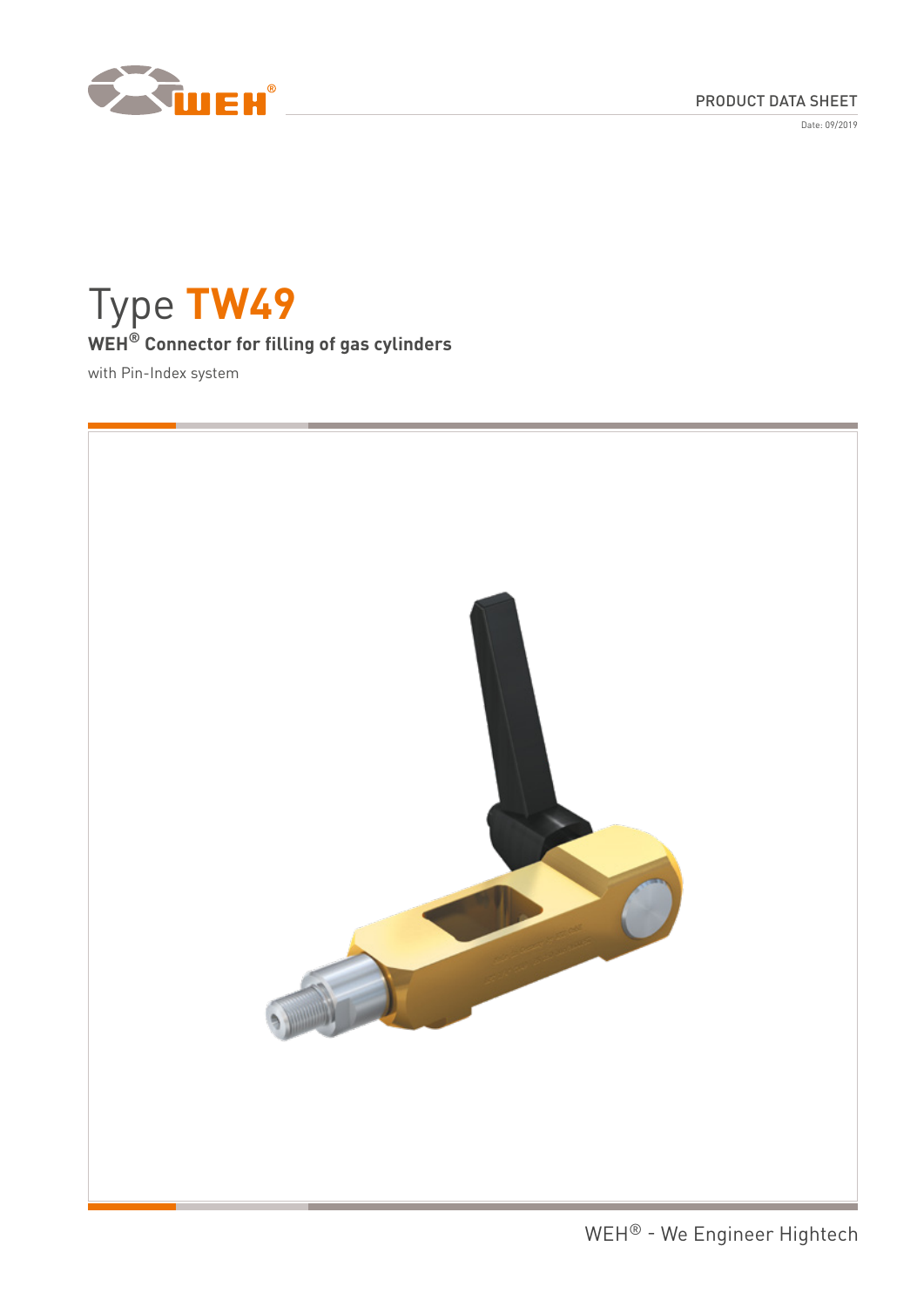General

## **DESCRIPTION**



The type TW49 quick connector is especially designed for Pin-Index connections and is suitable for Pin-Index cylinder valves without hand wheel and gauge.

The connection is made in seconds without laborious hand tightening.

Simply place the TW49 quick connector onto the cylinder valve, actuate the lever handle and the pressure-tight connection is made.

The pressure-assisted piston prevents accidental disconnection under pressure and provides additional safety. Type TW49 can easily be adjusted from right-hand to left-hand operation and also the lever position can be adjusted to customer requirement.

This quick connector is available for gas cylinder valves acc. to CGA 870, others on request. Connectors for oxygen applications are oxygen cleaned and free of oil and grease.

Note: The type TW49 is not suitable for gas cylinders with a residual pressure valves!

#### Application

Quick connector for filling of gas cylinders with Pin-Index system.

# Sealing piston

Index pins

## TECHNICAL DATA

| Characteristic    | <b>Basic version</b>                                     |  |  |
|-------------------|----------------------------------------------------------|--|--|
| Pressure range    | $PN = 200$ bar   $PS = 250$ bar   $PT = 375$ bar         |  |  |
| Temperature range | +5 °C up to +60 °C $[0,]$                                |  |  |
| Connection A      | Pin-Index connection acc. to CGA 870 (others on request) |  |  |
| Medium            | Medical oxygen (others on request)                       |  |  |
| Actuation         | Manual actuation via lever handle                        |  |  |
| Material          | Corrosion resistant stainless steel, brass               |  |  |
| Sealing material  | EPDM (others on request)                                 |  |  |
| Registration      | Adiabatic ignition test available                        |  |  |



Example of use:

Other designs on request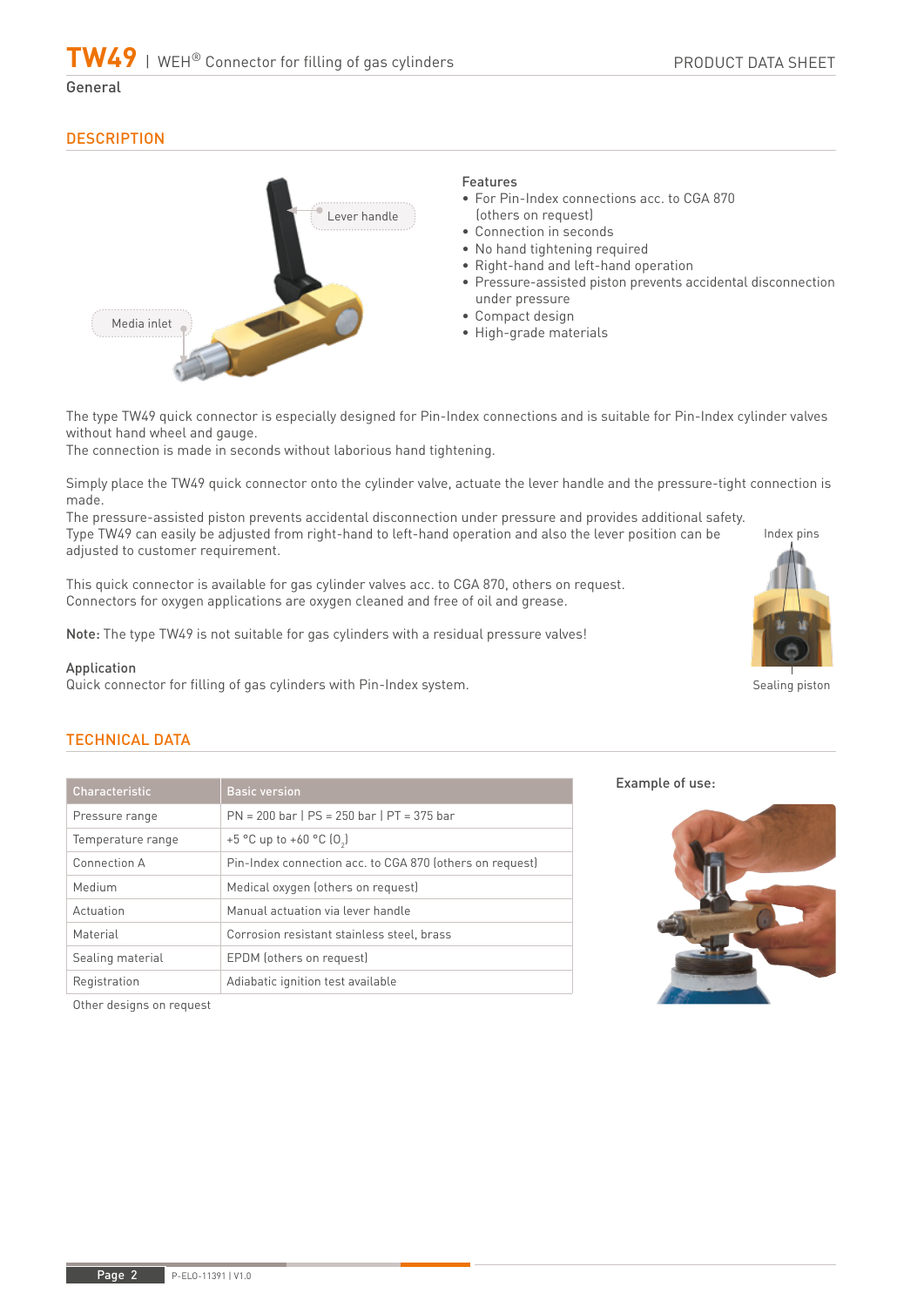## Ordering / Accessories

## ORDERING | Quick connector TW49

approx. dimensions (mm)



| Part No.    | <b>Description</b> | $\Lambda$ Connection A | $\blacksquare$ Inlet B1<br>(external thread) |
|-------------|--------------------|------------------------|----------------------------------------------|
| C1-4439-X01 | TW49               | <b>CGA 870</b>         | <b>NPT 1/4"</b>                              |

Other connector sizes and versions on request.

Required information for ordering see page 7, catalogue no. 20.

## **ACCESSORIES**

The following accessories are available for type TW49:

#### Swivel joint TD1

The TD1 swivel joint prevents twisting of the hose and enables the axial aligning of the connector.

| B <sub>2</sub> | Part No.'  | <b>Description</b> | Inlet B1<br>(external thread) | $\blacksquare$ Connection B2 $\blacksquare$<br>linternal thread) |
|----------------|------------|--------------------|-------------------------------|------------------------------------------------------------------|
|                | On reauest | ™Dî                | NPT 1/4"                      | <b>NPT 1/4"</b>                                                  |

## Adaptors

Adaptors for connecting the quick connector to the filling hose are available on request.

## Monel® construction

All pressurized parts are also available in Monel®. Please contact us!

#### Spare parts

Various parts are available as spares for type TW49:

| Part No.    | <b>Description</b> |
|-------------|--------------------|
| E50-084S569 | $0$ -ring          |
| E51-257S300 | Special seal       |